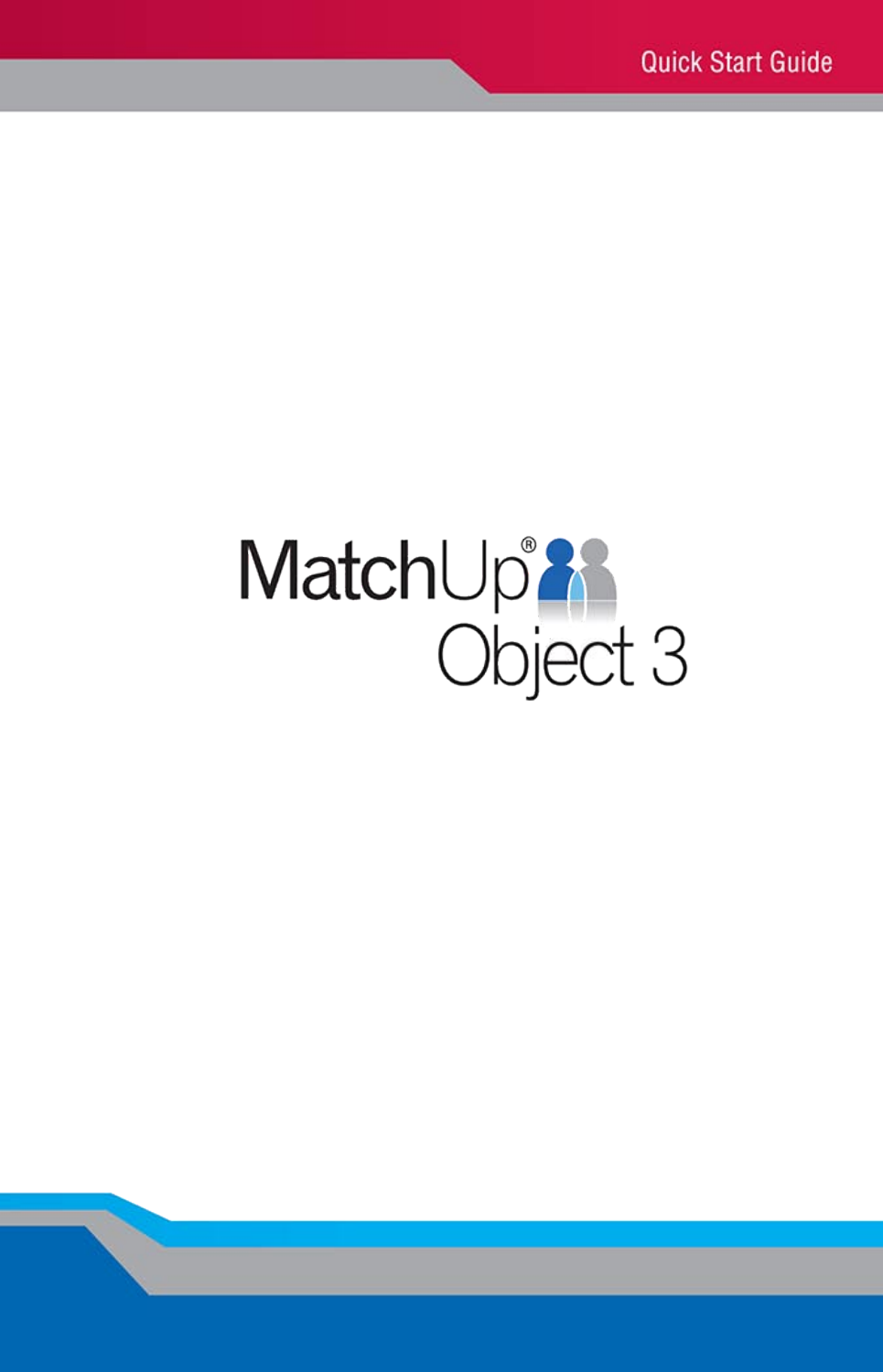# MatchUp Object Quick Start Guide

Melissa Data Corporation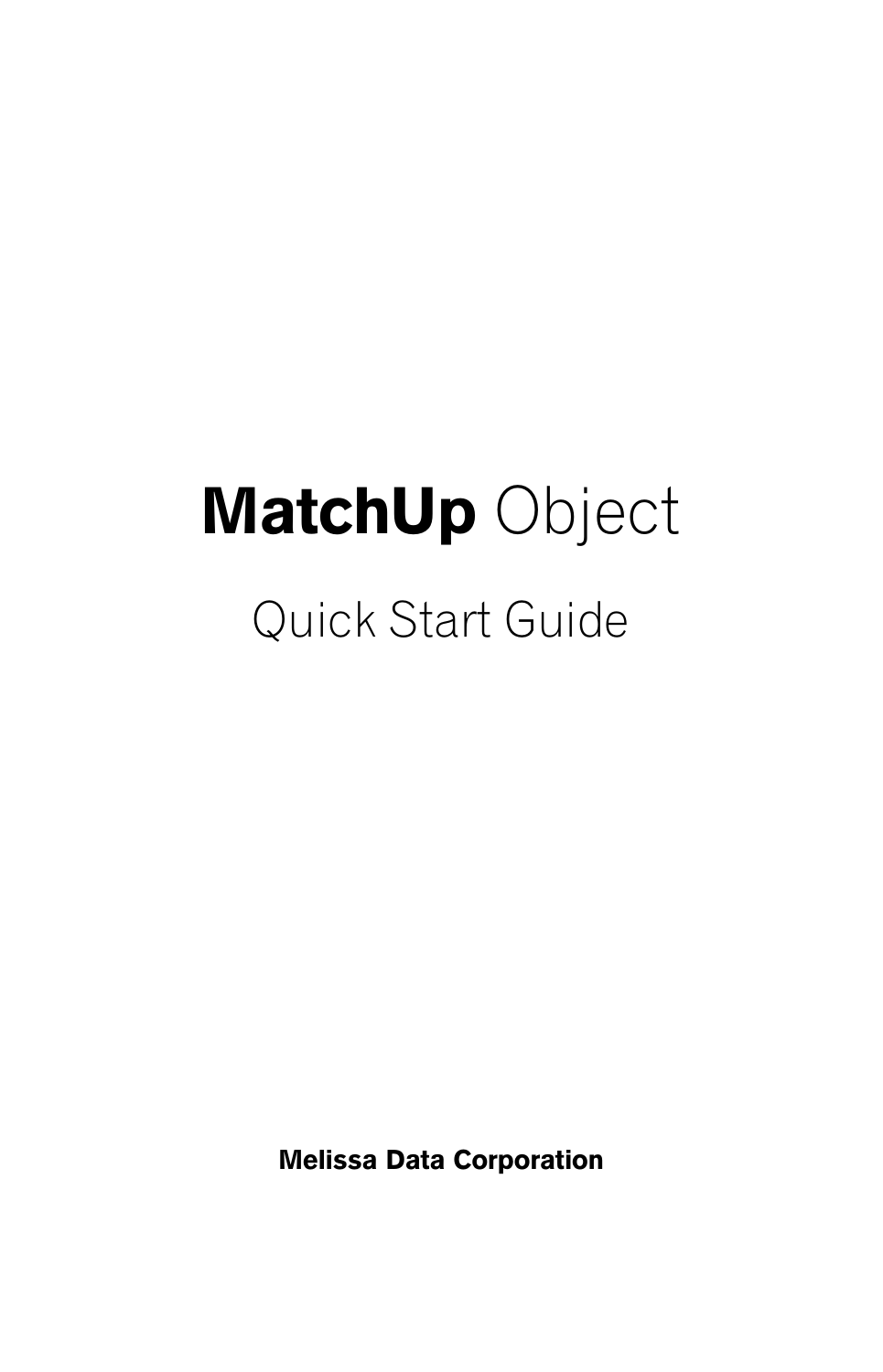# Copyright

Companies, names, and data used in examples herein are fictitious unless otherwise noted. No part of this document may be reproduced or transmitted in any form or by any means, electronic or mechanical, for any purpose, without the express written permission of Melissa Data Corporation. This document and the software it describes are furnished under a license agreement, and may be used or copied only in accordance with the terms of the license agreement.

Copyright © 2013 by Melissa Data Corporation. All rights reserved.

Information in this document is subject to change without notice. Melissa Data Corporation assumes no responsibility or liability for any errors, omissions, or inaccuracies that may appear in this document

## Trademarks

MatchUp Object is a registered trademark of Melissa Data Corp. Windows is a registered trademark of Microsoft Corp.

The following are registered trademarks of the United States Postal Service®: United States Postal Service, ZIP, ZIP Code, and ZIP + 4.

All other brands and products are trademarks of their respective holder(s).

# Melissa Data Corporation

22382 Avenida Empresa Rancho Santa Margarita, CA 92688-2112 Phone: 1-800-MELISSA (1-800-635-4772) Fax: 949-589-5211

E-mail: info@MelissaData.com Internet: www.MelissaData.com

For the most recent version of this document, visit http://www.melissadata.com/tech/matchup-object.htm

Document Code: DQTAPIMUOQSG Revision Number: 14022013.14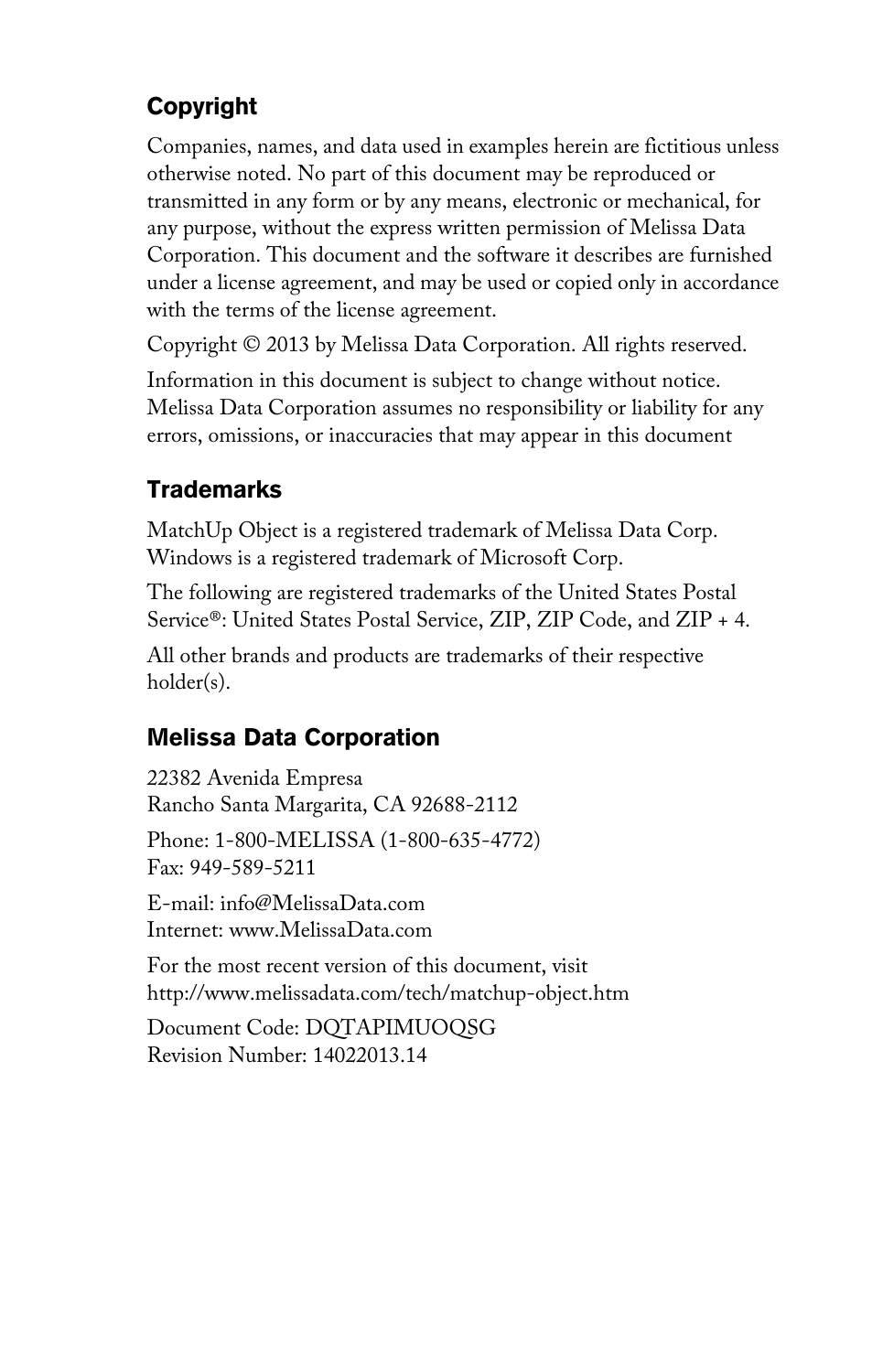# Table of Contents

| MatchUp Object Interfaces 1   |  |
|-------------------------------|--|
|                               |  |
| Installing MatchUp Object 3   |  |
|                               |  |
| Linux/Solaris/HP-UX/AIX 3     |  |
|                               |  |
|                               |  |
| Uninstalling MatchUp Object 5 |  |
|                               |  |
| Linux/Solaris/HP-UX/AIX: 5    |  |
| Configuring MatchUp Object 5  |  |
| Setting the License String    |  |
|                               |  |
| Sample Implementations 6      |  |
| MatchUp Object Sample 7       |  |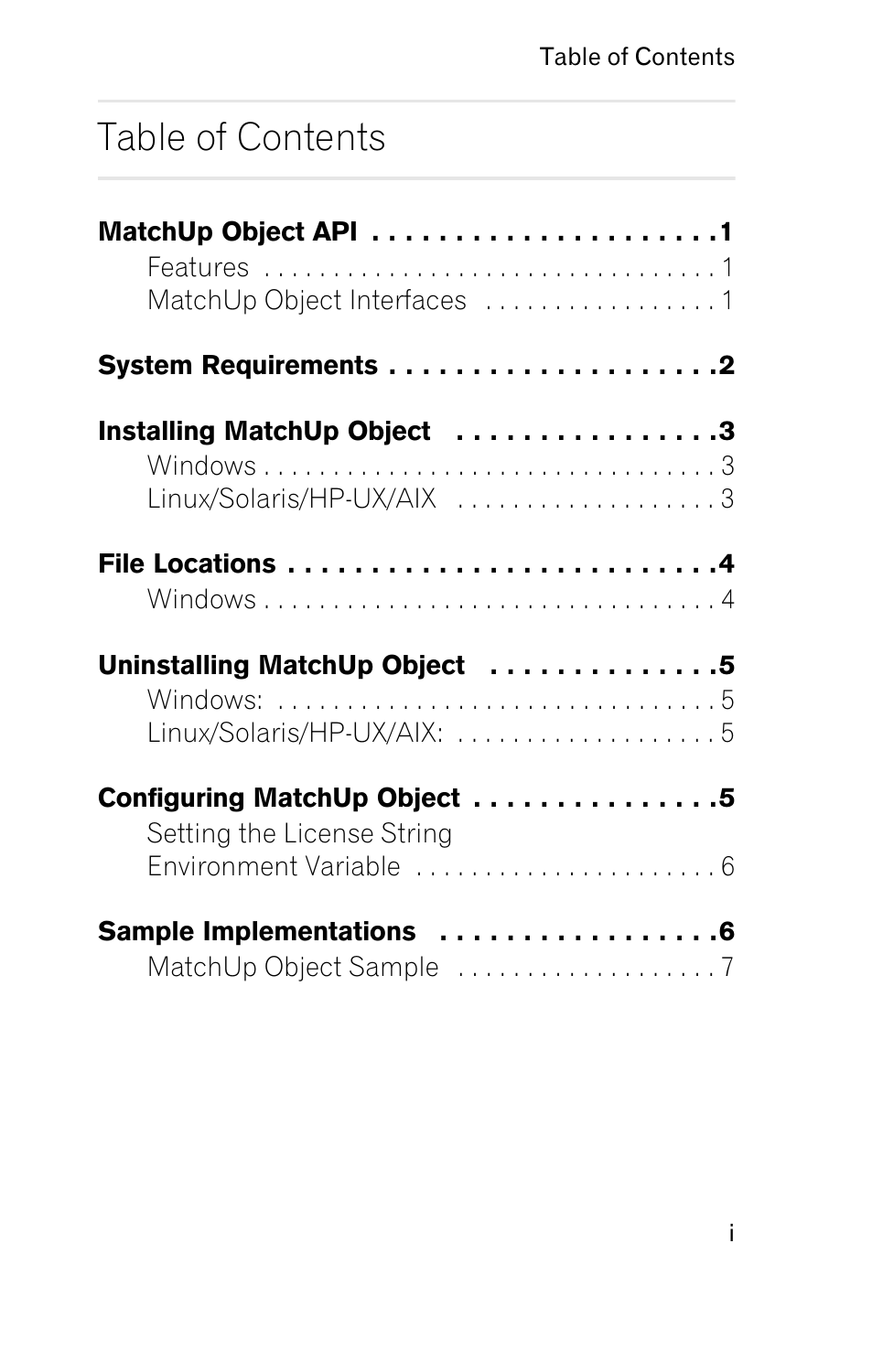# <span id="page-4-0"></span>MatchUp Object API

# <span id="page-4-1"></span>Features

- Fast processing, about 10-50 million records per hour
- Extremely flexible and customizable
- Now with 23 powerful matching algorithms
- Split name, address, and city/state/ZIP fields on the fly
- Easy to learn and use
- Sample Code provided in C#, VB.NET, C++, FoxPro, Java, SQL Server
- Free tech support

# <span id="page-4-2"></span>MatchUp Object Interfaces

This API provides the developer with three different interfaces, or deduping methods, allowing for maximum flexibility in selecting the best method for the application.

# The Read/Write Deduper

The Read Write Deduper checks an entire list of records against itself, flagging unique records and duplicates. This deduper is best for checking existing databases and purging duplicate data.

# The Incremental Deduper

The incremental deduper checks a single record against a persistent historical key file. This enables an application to field incoming records, such as from a website or a customer service system, easily detect duplicate records, pointing the application to the original unique record.

# The Hybrid Deduper

The Hybrid Deduper allows the developer more flexibility in constructing the deduping logic. Since the Hybrid deduper does not have the same level of match key management, it also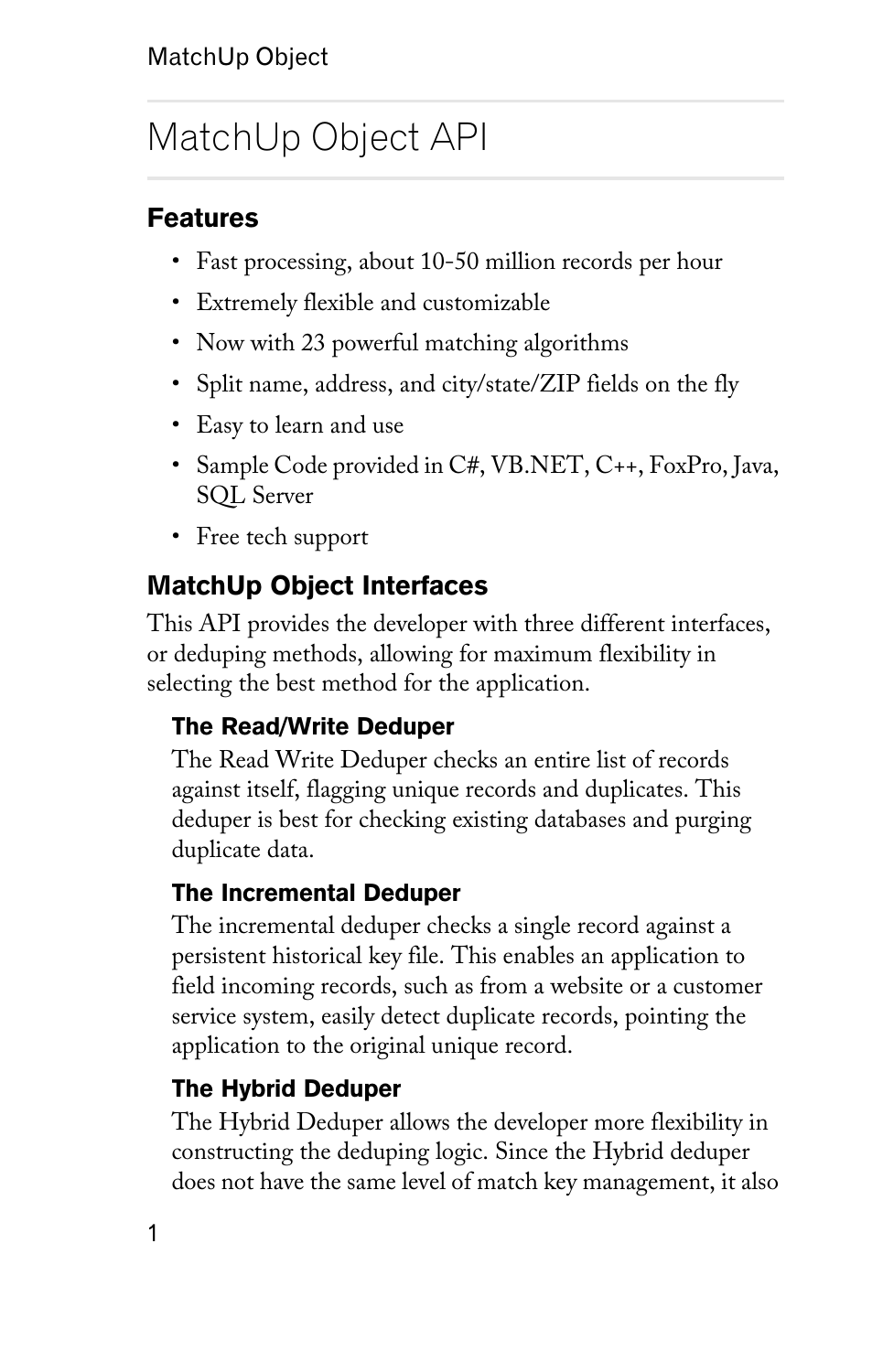requires a greater degree of programming complexity. It is a more advanced interface for the few developers whose needs are not met by the other two dedupers.

# <span id="page-5-0"></span>System Requirements

MatchUp Object is shipped on a CD. It is recommended that you copy the data files to your local or network hard drive in order to access the data faster. Because these objects are in essence programmer's tools, they should be installed on a system that has a development environment in order to utilize the power of the objects.

The following are additional hardware and software requirements:

- 50MB hard disk space (for data files).
- Microsoft® Windows® users 64-bit Windows Vista, Windows 7, Server 2003 or Server 2008. Most Windowsbased programming languages. .NET Framework 3.5 or better required to register the COM object.
- Linux users Red Hat 64-bit (x64) distribution. GNU C++ 3.4 or later; glibc 3.2 or later.
- Solaris users Solaris 8,9,10, SPARC platform, 32 or 64bit. Sun Workshop or Sun ONE Studio compiler. G++ 3.3 and later can also be used.
- AIX users Version 5.2 or 5.3; POWER, rs/6000, PPC, 64-bit. gcc 3.4.6 or Visual Age.
- HP-UX users Version 11.11, 11.23; PA-RISC or Itanium, 64-bit. gcc 3.4.6 or aCC A.03.70.

The actual deployment system does not require use of the development tools.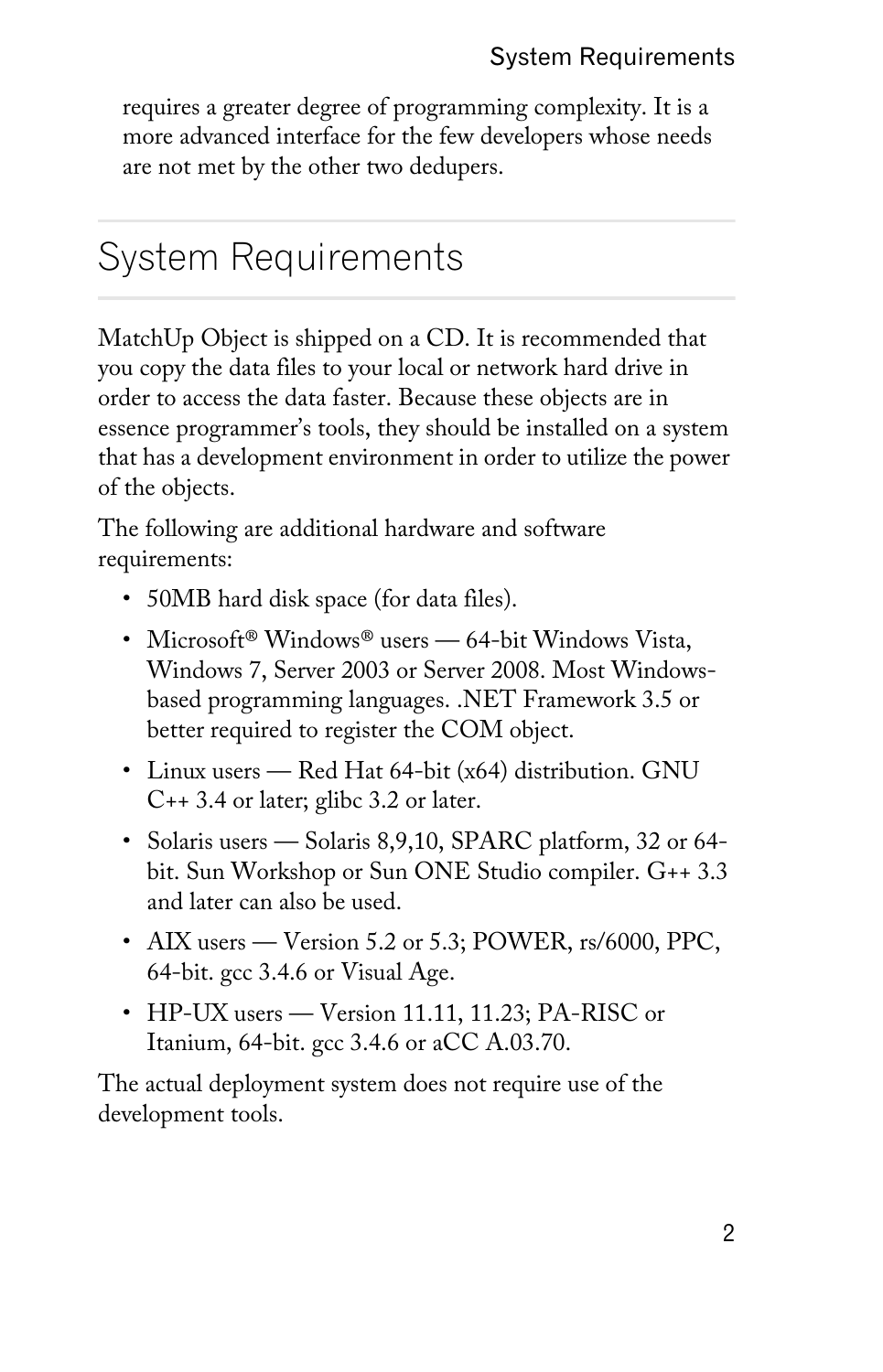# <span id="page-6-0"></span>Installing MatchUp Object

# <span id="page-6-1"></span>Windows

- 1. Close all applications that are open, including any anti-virus and e-mail software.
- 2. Place the MatchUp Object CD in your CD-ROM drive.
- 3. Click the Start button, and then select Run from the popup menu. The Run dialog box opens.
- 4. Type your CD drive letter followed by :\SETUP.EXE in the Command Line box. (For example, D:\SETUP.EXE). After typing the path, click OK.
- 5. Read the license agreement, and then click Yes if you agree to the terms. (To proceed with the installation, you must accept this agreement.)
- 6. Select the options that you want to install by placing a check mark next to its name and clicking Next.
- 7. The installer will display a screen showing the install location and the selected options. Click Next again.
- 8. Click Install.

# <span id="page-6-2"></span>Linux/Solaris/HP-UX/AIX

You do not need any special privileges when installing MatchUp Object, nor do you have to log in as root.

During installation, nothing will be modified outside of the target directory.

To install:

- 1. Place the MatchUp Object CD in your CD-ROM drive.
- 2. From the shell prompt (\$), mount the CD and run the applicable setup.sh script to install the object to the desired directory.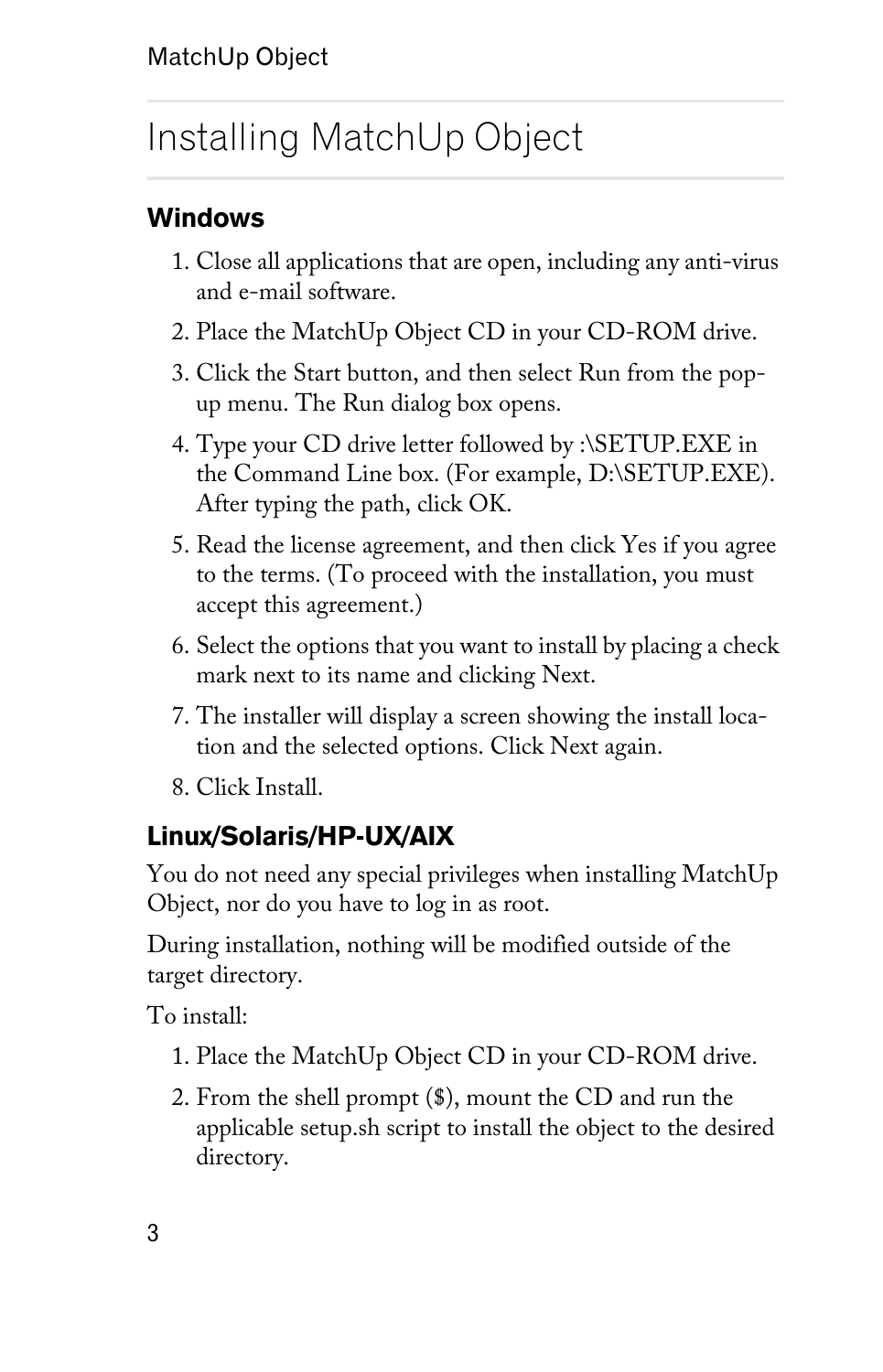All of the Unix-based OS sample programs assume that they can locate the required data files and object libraries in the current directory. It is not necessary to modify your PATH or LD\_LIBRARY\_PATH. If you prefer, you can run the sample program straight from the CD-ROM — there is no need to install anything.

The final deployment install has to be done manually or by using your system administration utilities. Since the deployment standards vary widely, Melissa Data does not provide any specific instructions. Remember the following:

- MatchUp Object does not require any special privileges.
- All files can be made read-only.
- There is no need for a setuid or setgid, neither as file permissions nor anywhere in your application code.

# <span id="page-7-0"></span>File Locations

### <span id="page-7-1"></span>Windows

Most of the files are placed in subdirectories of "C:\Program Files\Melissa Data\DQT\."

To provide maximum compatibility with Windows, three files are installed in your 'Common App Data' directory. For Windows Vista and Windows 7 the default location is "C:\ProgramData\MelissaDATA\MatchUp." For Windows XP the default location is "C:\Documents and Settings \All Users\Application Data\Melissa DATA\MatchUp." The location of this directory can be changed by users so please note this, as it can often be the source of issues when running the samples/demos.

During the installation process your Microsoft C runtime may be updated, if needed.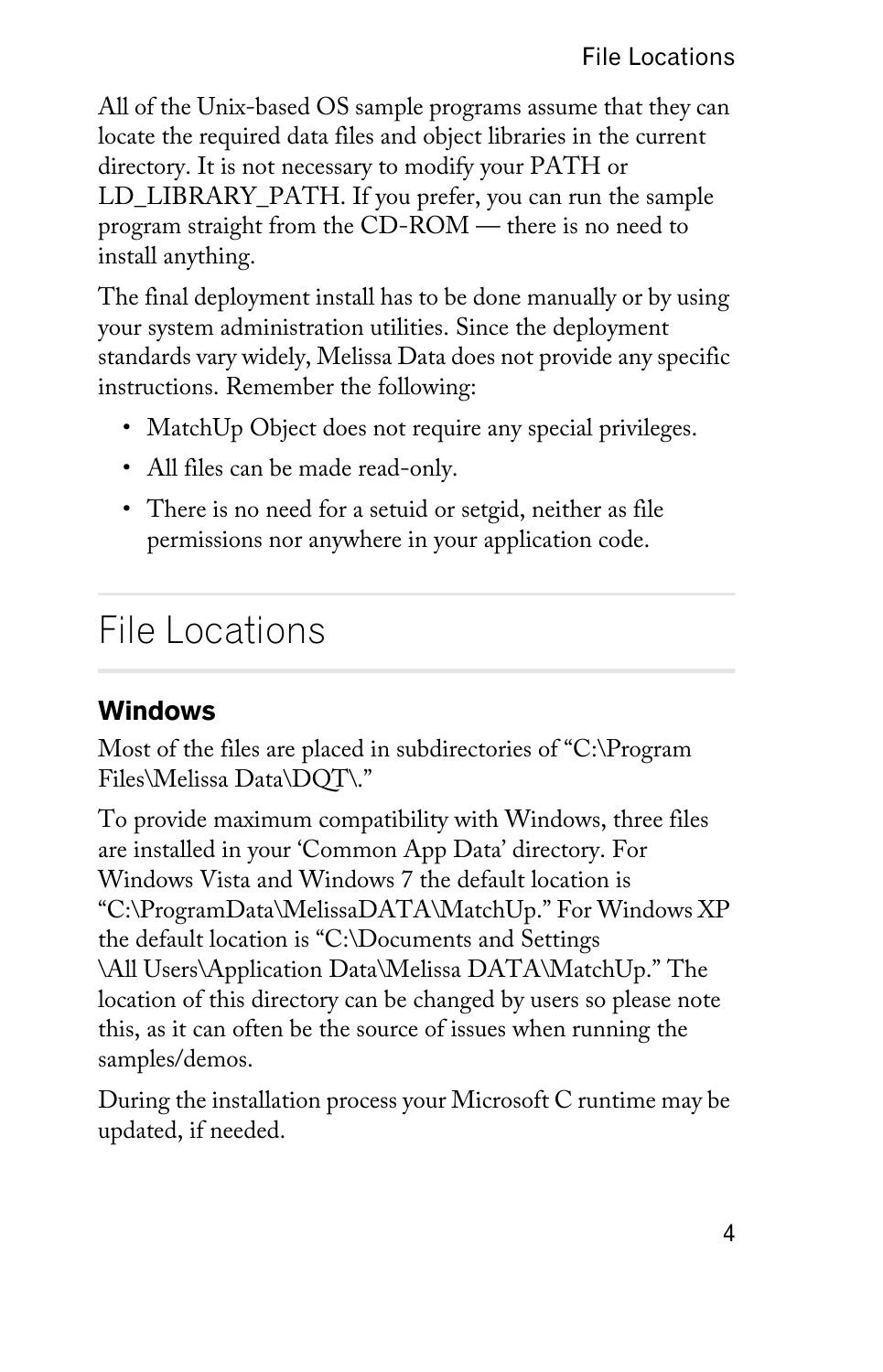# <span id="page-8-0"></span>Uninstalling MatchUp Object

To remove MatchUp Object from your computer, do the following:

# <span id="page-8-1"></span>Windows:

- 1. Click the Start button.
- 2. Select Settings from the pop-up menu.
- 3. Click Control Panel.
- 4. Double-click Add/Remove Programs.

# <span id="page-8-2"></span>Linux/Solaris/HP-UX/AIX:

- 1. Verify that all files in the target directory can be safely deleted.
- 2. Type rm -rf target-directory.

If the target directory contains files that cannot be deleted without impacting other software, you will need to manually erase only files from MatchUp Object.

# <span id="page-8-3"></span>Configuring MatchUp Object

A current license string is required to use the full functionality of MatchUp Object. Without a license string, the object will work in demo mode.

The license string should be entered as an environment variable named MD\_LICENSE. This allows you to update your license string without editing and recompiling your code.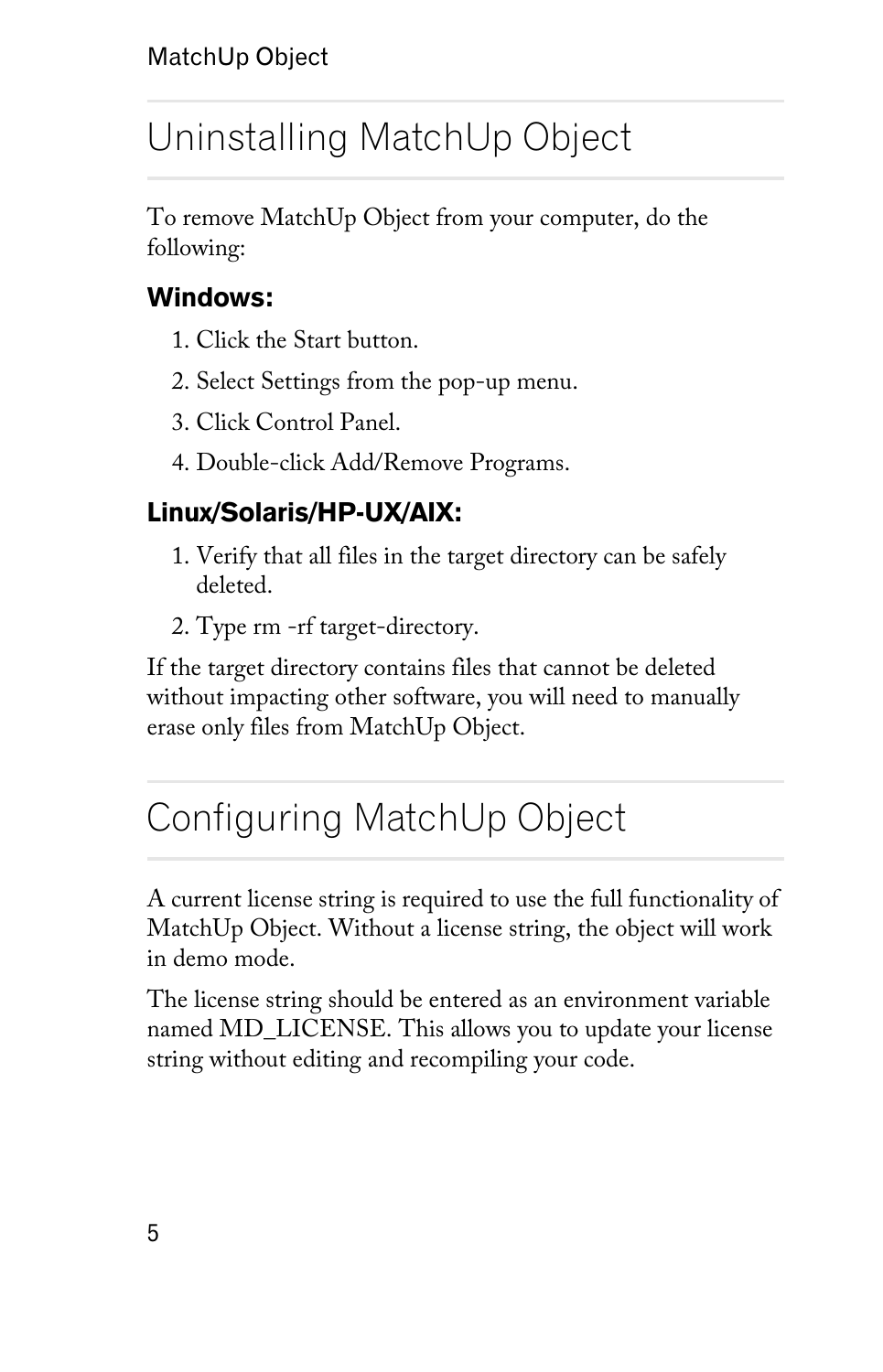# <span id="page-9-0"></span>Setting the License String Environment Variable

### Windows

Windows users can set environment variables by doing the following:

- 1. Select Start > Settings, and then click Control Panel.
- 2. Double-click System, and then click the Advanced tab.
- 3. Click Environment Variables, and then select either System Variables or Variables for the user X.
- 4. Click New.
- 5. Enter the "MD\_LICENSE" in the Variable Name box.
- 6. Enter the license string in the Variable Value box and then click OK.

Please remember that these settings take effect only upon start of the program. You may need to quit and restart the development environment to incorporate the changes.

# Linux/Solaris/HP-UX/AIX

Unix-based OS users can simply set their license string via the following:

```
export MD_LICENSE=A1B2C3D4E5
```
If you decide to put this setting in your .profile, remember to restart your shell.

# <span id="page-9-1"></span>Sample Implementations

This section describes the logic behind simple applications using MatchUp Object. The samples are written in pseudocode so they can be easily adapted into almost any language.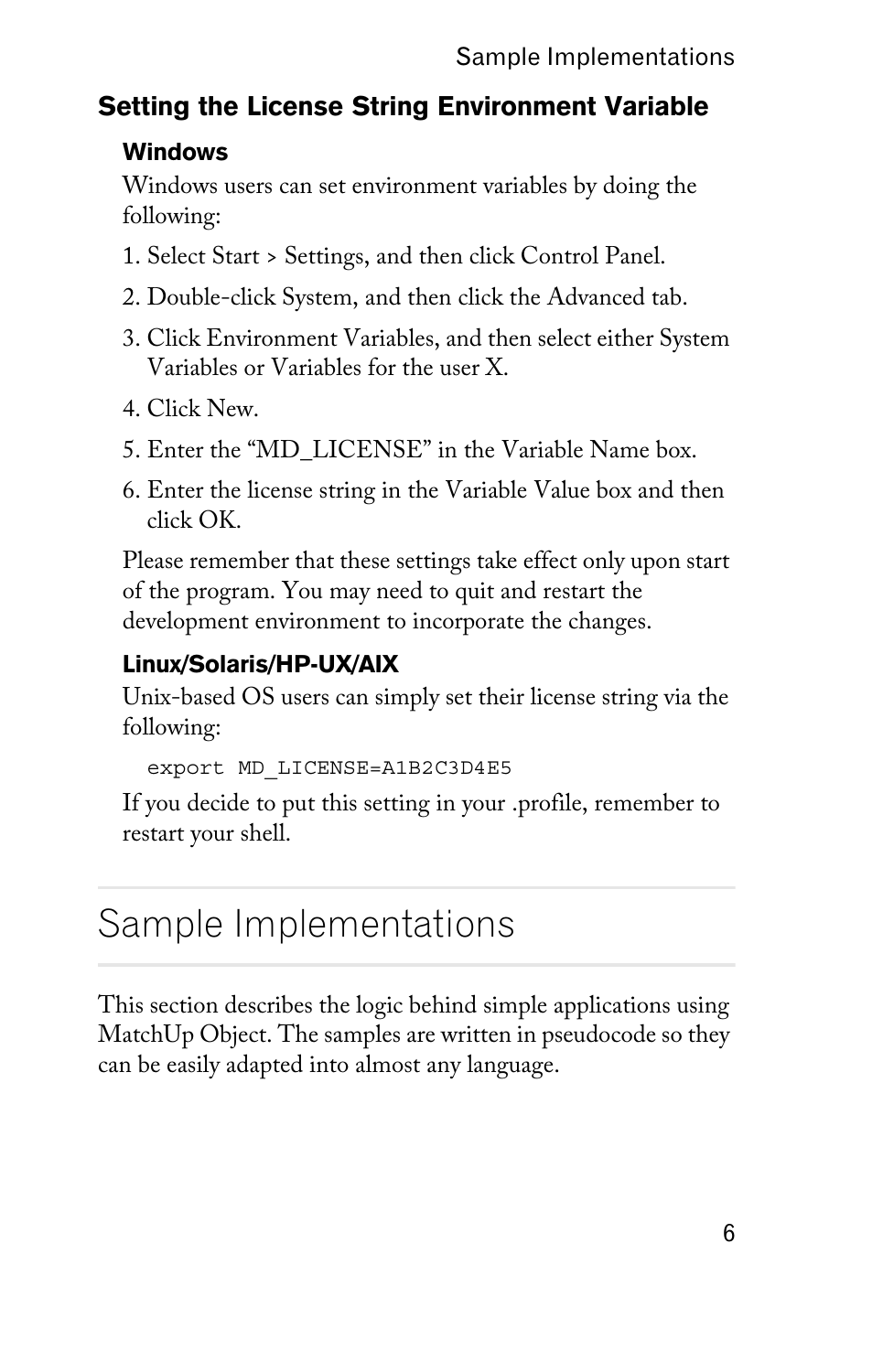## MatchUp Object

# Initialization

Declaring and creating an instance of MatchUp Object is followed by the initialization steps to prepare it for use. These steps only need to be performed once per instance of the object in use.

# Input

In this section, you'll pass the input values to the deduping engine, building the match keys and adding them to the key list.

# **Processing**

In the processing stage, you'll switch the deduper engine into processing mode and examine the match results.

# **Termination**

This stage involves destroying the current instance of MatchUp Object when you close the application, freeing up memory to be used by other processes.

# <span id="page-10-0"></span>MatchUp Object Sample

This sample shows the Read/Write deduper interface. For examples of the other interfaces, see the MatchUp Reference Guide.

# Step 1 — Declaring and Creating an Instance

Begin by declaring the Object variable.

Create MURW As New Instance of mdMUReadWrite

# Step 2 — Set Data Paths and Initialize

The next step is to tell the MatchUp Object where it can find its data files.

CALL SetPathToMatchUpFiles WITH DataPath

Before initialization, the application must specify which matchcode and key file will be used for the current deduping operation. See the MatchUp Object Reference Guide for more information.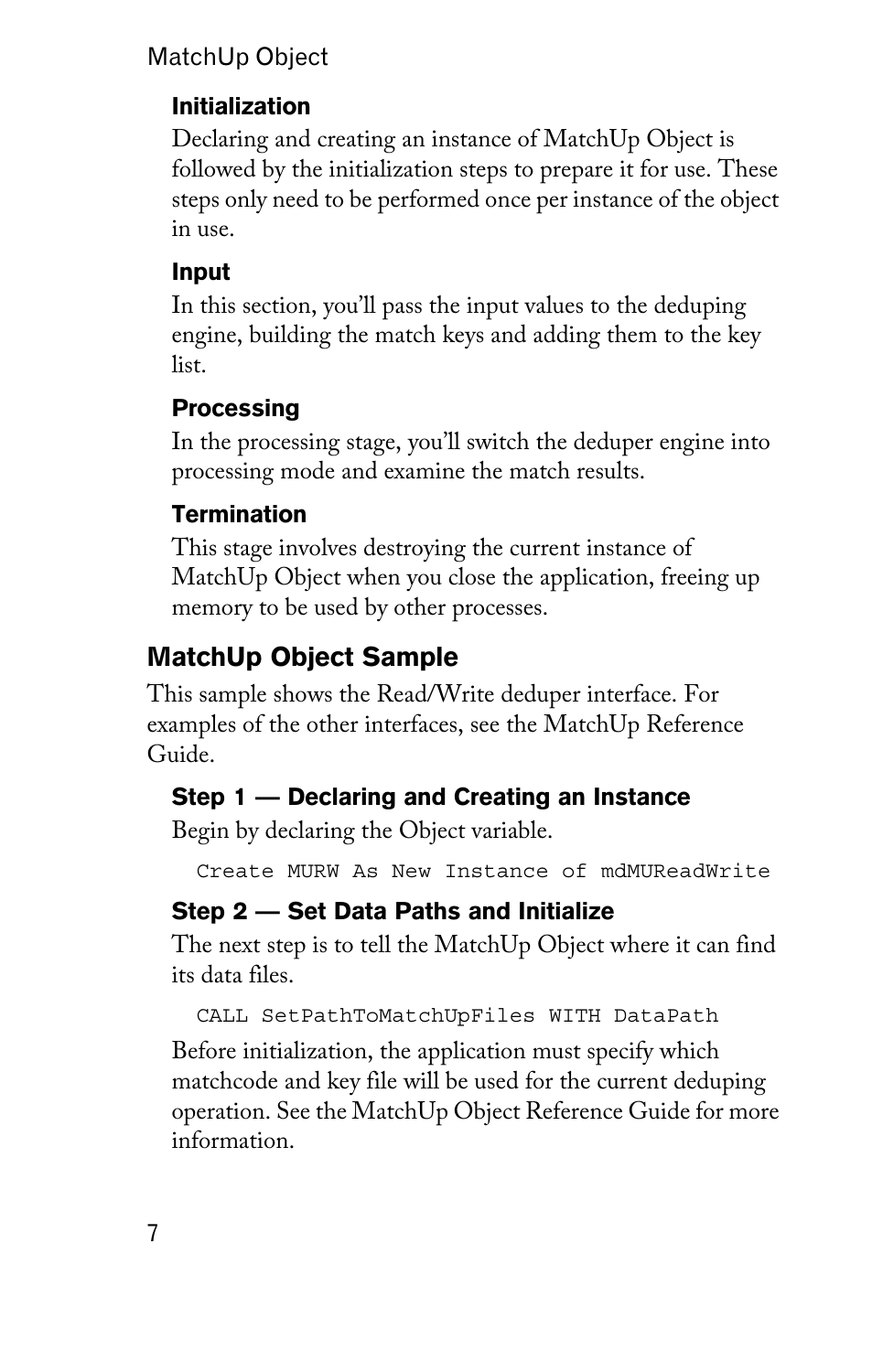```
CALL SetMatchcodeName WITH MatchCodeName
CALL SetKeyFile WITH PathToKeyFile
```
If all of the above have been set correctly, calling the InitializeDataFiles function should return a value of 0. If it does not, call the GetInitializationErrorString function to determine the reason for the failure to initialize.

```
CALL InitializeDataFiles RETURNING Result
CALL GetInitializeErrorString RETURNING 
ErrorStr
```
### Step 3 — Create Field Mappings

Field mappings define which types of data the Read/Write deduper is expecting. In this case, the selected matchcode looks for a five-digit ZIP Code™, a first name, a last name and a street address.

CALL ClearMappings

After clearing any mappings from a previous use of the Read/ Write deduper, call the AddMapping function once for each field being considered.

CALL AddMapping WITH Zip5 RETURNING mapOK CALL AddMapping WITH First RETURNING mapOK CALL AddMapping WITH Last RETURNING mapOK CALL AddMapping WITH Address RETURNING mapOK

## Step 4 — Loop through database records and build keys

The Read/Write deduper builds a temporary key file out of the data from the database. To do this, the application loops through each record and pulls the data from the fields that match the mappings made above.

```
FOR EACH Record in database
Read Zip5, FirstName, LastName, 
StreetAddress, userInfo fields from database
```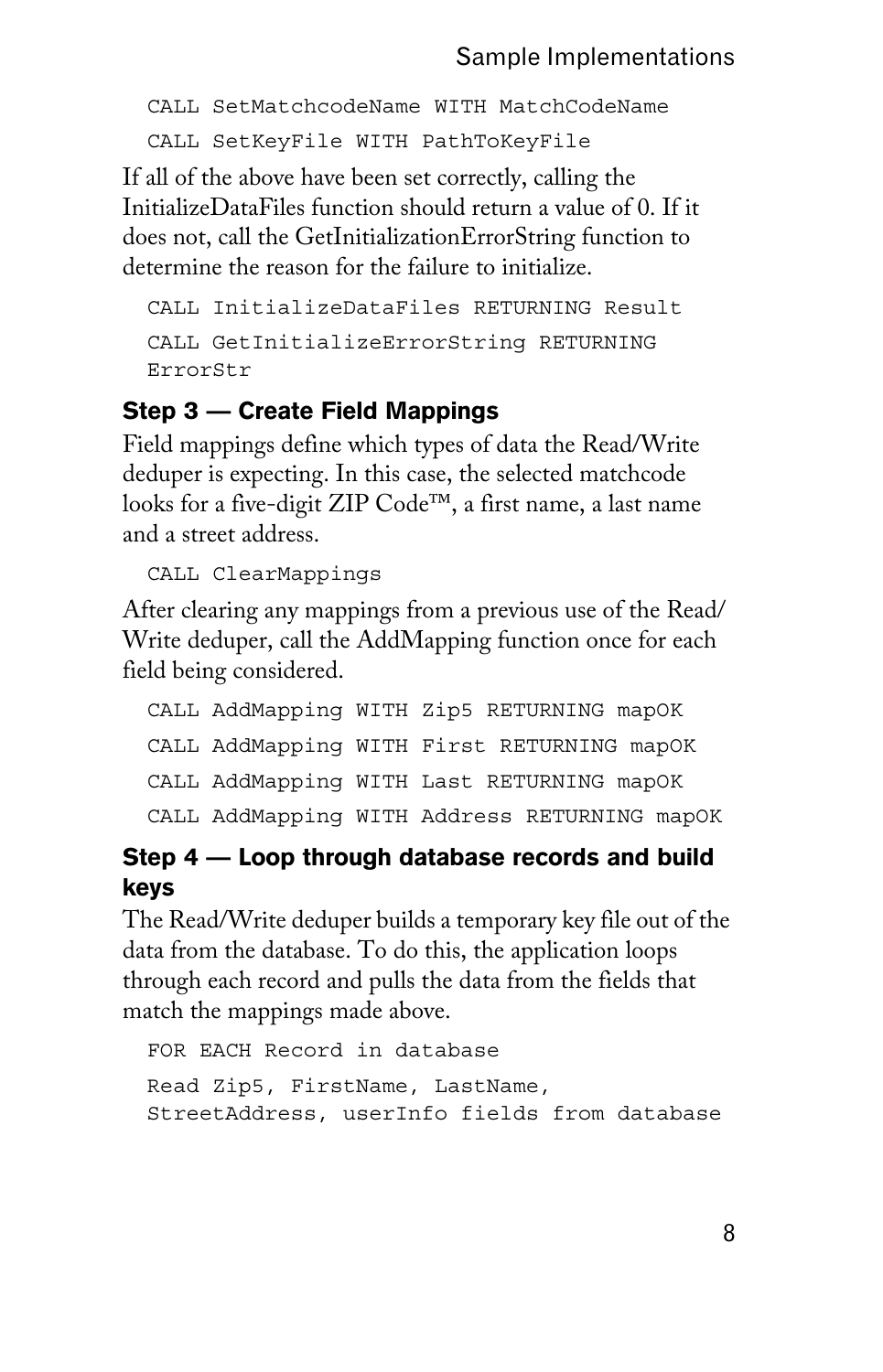MatchUp Object

After pulling the data from the database, pass it to the Read/ Write deduper with the AddField function. The application must do this in the same order that it mapped the data types in the step above.

Even if the fields in a database do not exactly match the components required by the matchcode, MatchUp Object is able to extract only the information it needs. For example, if the database only contained a full name field, that field could be passed twice and MatchUp Object would recognize the first names and last names and only use the parts it needed.

After passing each set of fields, call BuildKey to create the match key according to the mappings and the current matchcode.

```
CALL ClearFields
CALL AddField WITH Zip5
CALL AddField WITH FirstName
CALL AddField WITH LastName
CALL AddField WITH StreetAddress
CALL BuildKey
```
The UserInfo is a unique identifier for each record. The application will need this to later match the deduping information to the original records.

```
CALL SetUserInfo with userInfo
```
The WriteRecord function adds the current key and UserInfo to the key field.

CALL WriteRecord

Repeat for every record in the current data set.

NEXT Record

### Step 5 — Begin Processing the Records

The Process function switches the Read/Write deduper from writing new keys to comparing the stored keys to each other.

```
CALL Process
```